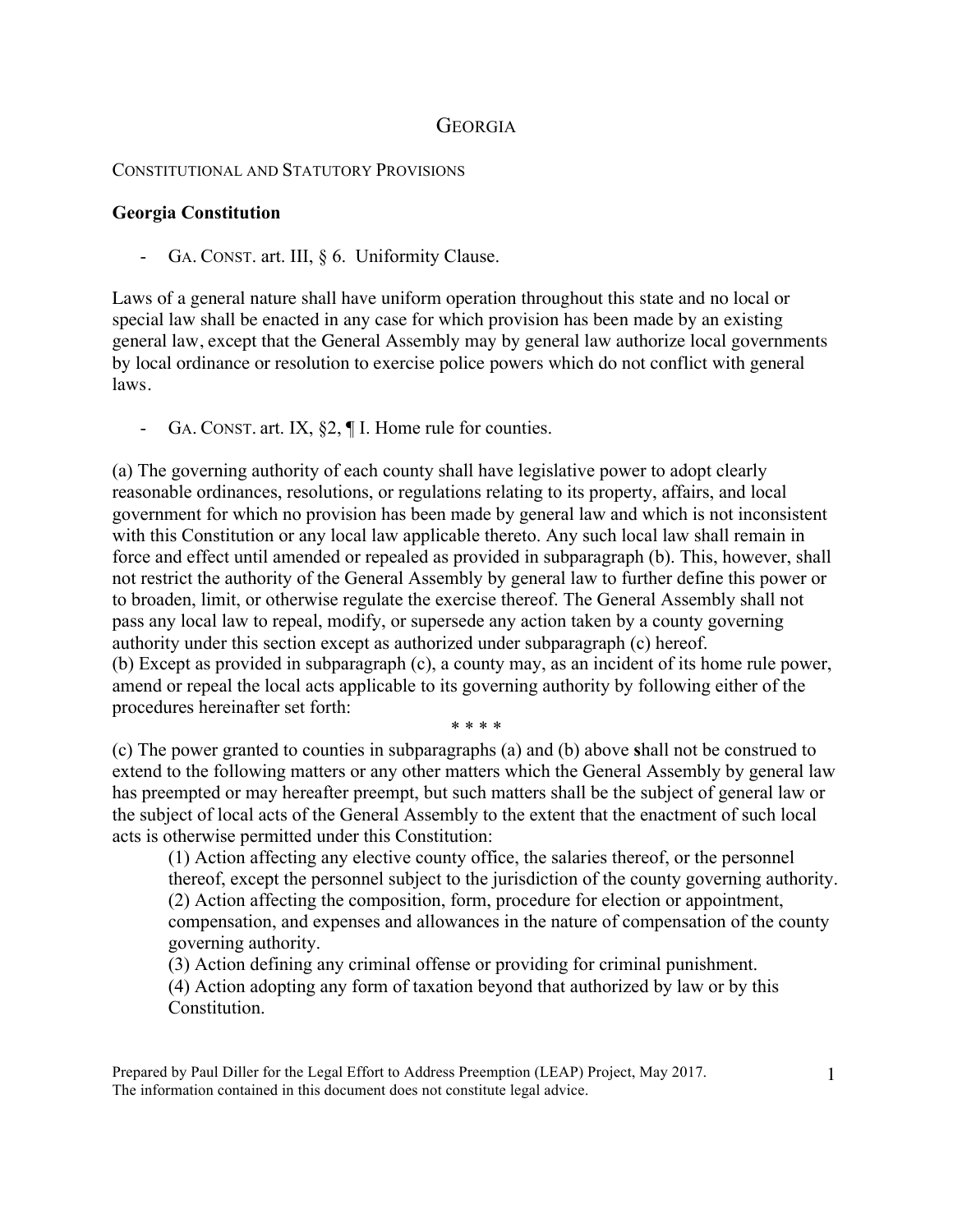(5) Action extending the power of regulation over any business activity regulated by the Georgia Public Service Commission beyond that authorized by local or general law or by this Constitution.

(6) Action affecting the exercise of the power of eminent domain.

(7) Action affecting any court or the personnel thereof.

(8) Action affecting any public school system.

(d) The power granted in subparagraphs (a) and (b) of this Paragraph shall not include the power to take any action affecting the private or civil law governing private or civil relationships, except as is incident to the exercise of an independent governmental power.

\* \* \* \*

- GA. CONST. art. IX, §2, ¶ II. Home rule for municipalities.

The General Assembly may provide by law for the self-government of municipalities and to that end is expressly given the authority to delegate its power so that matters pertaining to municipalities may be dealt with without the necessity of action by the General Assembly.

GA. CONST. art. IX, §2, ¶ III. Supplementary powers.

(a) In addition to and supplementary of all powers possessed by or conferred upon any county, municipality, or any combination thereof, any county, municipality, or any combination thereof may exercise the following powers and provide the following services:

(1) Police and fire protection.

(2) Garbage and solid waste collection and disposal.

(3) Public health facilities and services, including hospitals, ambulance and emergency rescue services, and animal control.

(4) Street and road construction and maintenance, including curbs, sidewalks, street lights, and devices to control the flow of traffic on streets and roads constructed by counties and municipalities or any combination thereof.

(5) Parks, recreational areas, programs, and facilities.

(6) Storm water and sewage collection and disposal systems.

(7) Development, storage, treatment, purification, and distribution of water.

(8) Public housing.

(9) Public transportation.

(10) Libraries, archives, and arts and sciences programs and facilities.

(11) Terminal and dock facilities and parking facilities.

(12) Codes, including building, housing, plumbing, and electrical codes.

(13) Air quality control.

(14) The power to maintain and modify heretofore existing retirement or pension systems, including such systems heretofore created by general laws of local application by population classification, and to continue in effect or modify other benefits heretofore provided as a part of or in addition to such retirement or pension systems and the power to create and maintain retirement or pension systems for any elected or appointed public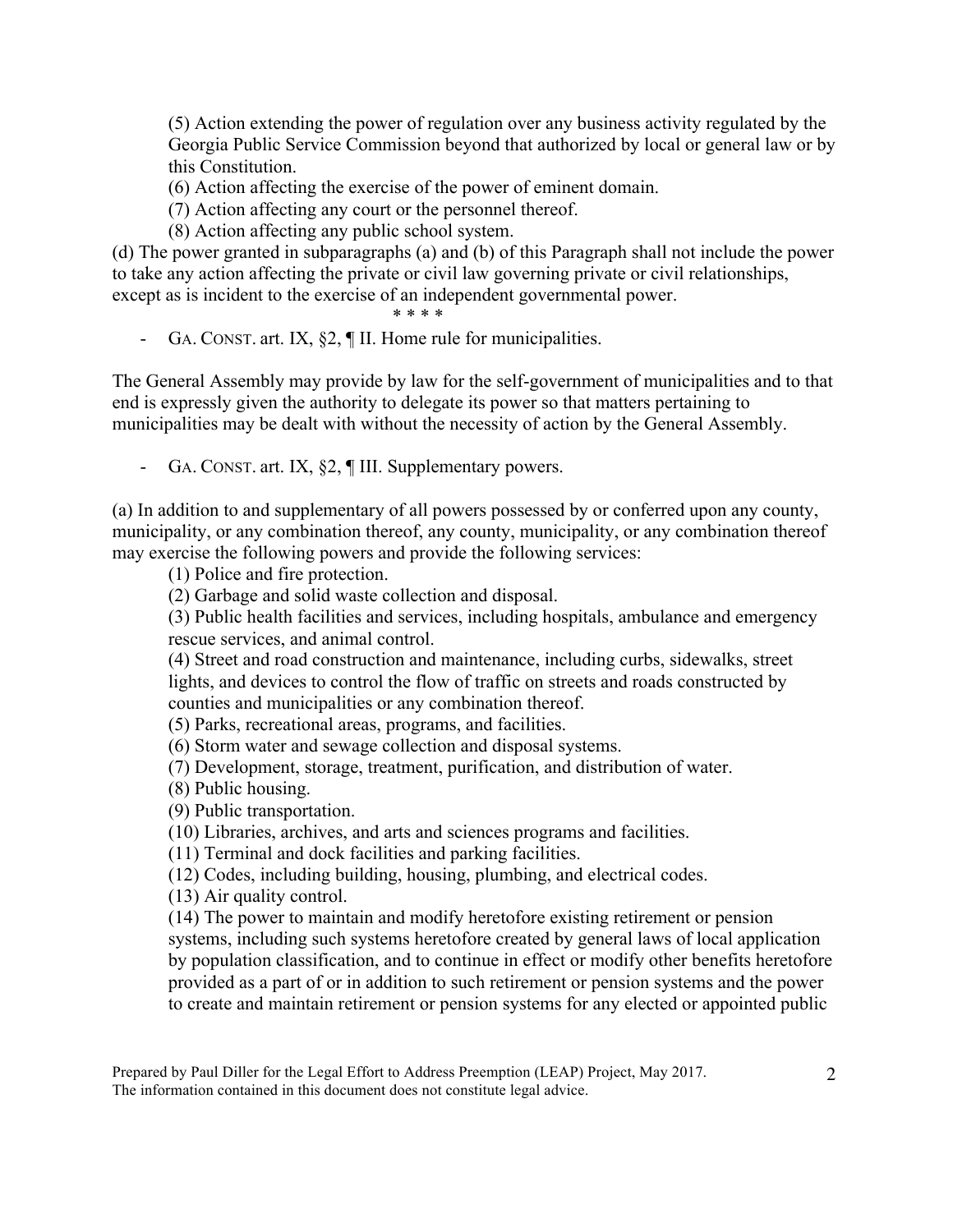officers and employees whose compensation is paid in whole or in part from county or municipal funds and for the beneficiaries of such officers and employees.

(b) Unless otherwise provided by law,

(1) No county may exercise any of the powers listed in subparagraph (a) of this Paragraph or provide any service listed therein inside the boundaries of any municipality or any other county except by contract with the municipality or county affected; and (2) No municipality may exercise any of the powers listed in subparagraph (a) of this Paragraph or provide any service listed therein outside its own boundaries except by contract with the county or municipality affected.

(c) Nothing contained within this Paragraph shall operate to prohibit the General Assembly from enacting general laws relative to the subject matters listed in subparagraph (a) of this Paragraph or to prohibit the General Assembly by general law from regulating, restricting, or limiting the exercise of the powers listed therein; but it may not withdraw any such powers.

(d) Except as otherwise provided in subparagraph (b) of this Paragraph, the General Assembly shall act upon the subject matters listed in subparagraph (a) of this Paragraph only by general law.

- GA. CONST. art. IX, §2, ¶ IV. Planning and zoning.

The governing authority of each county and of each municipality may adopt plans and may exercise the power of zoning. This authorization shall not prohibit the General Assembly from enacting general laws establishing procedures for the exercise of such power.

- GA. CONST. art. IX, §2, ¶ V. Eminent domain.

The governing authority of each county and of each municipality may exercise the power of eminent domain for any public purpose.

- GA. CONST. art. IX, §2, ¶ VIII. Limitation on the taxing power and contributions of counties, municipalities, and political subdivisions.

The General Assembly shall not authorize any county, municipality, or other political subdivision of this state, through taxation, contribution, or otherwise, to appropriate money for or to lend its credit to any person or to any nonpublic corporation or association except for purely charitable purposes.

# **Georgia Statutes**

Title 36. Local Government. Chapter 35. Home Rule Powers.

- GA. STAT. ANN. § 36-35-1 (2016). Short title.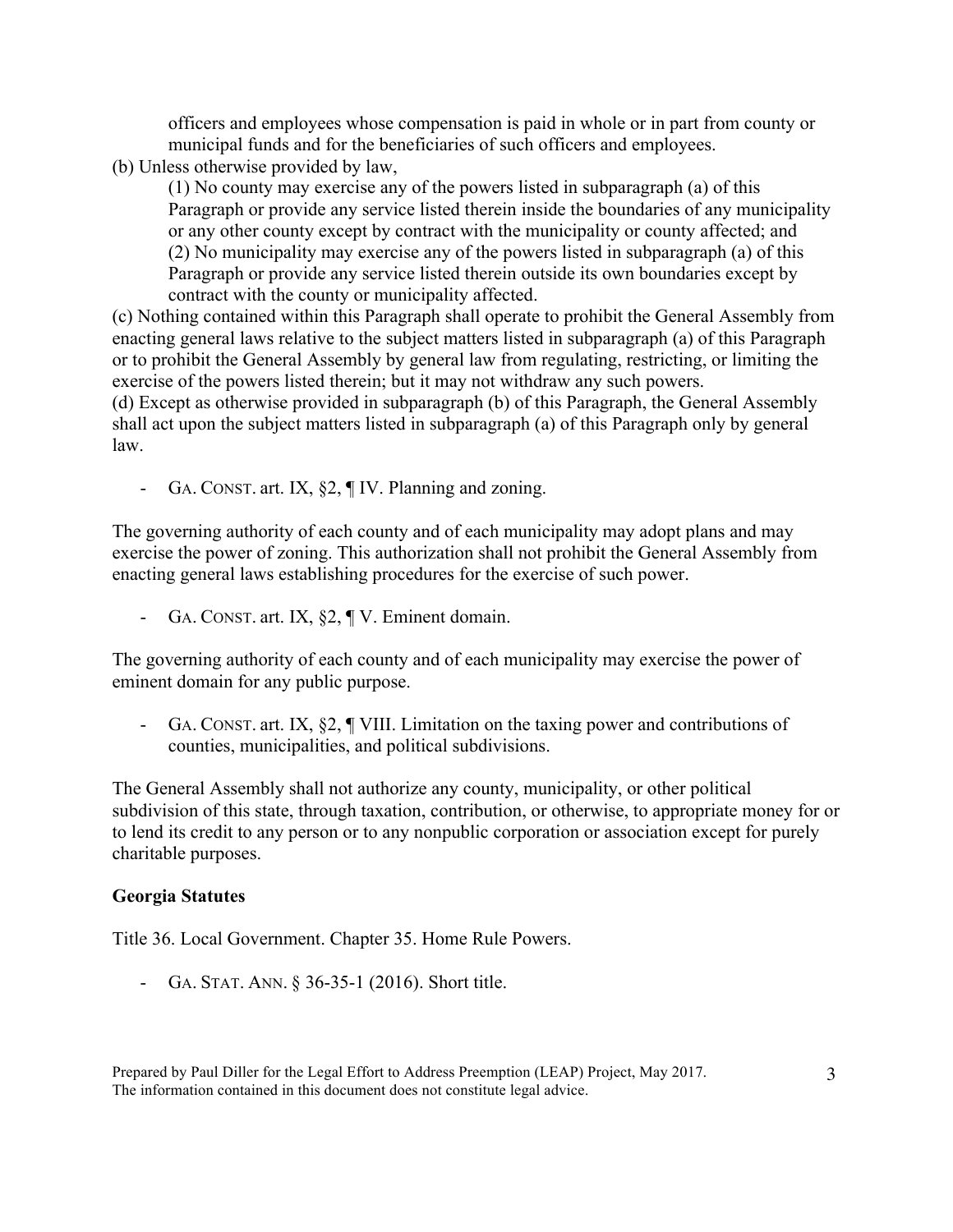This chapter shall be known and may be cited as **"**The Municipal Home Rule Act of 1965."

- *Id.* § 36-35-3. Home rule for municipalities.

(a) The governing authority of each municipal corporation shall have legislative power to adopt clearly reasonable ordinances, resolutions, or regulations relating to its property, affairs, and local government for which no provision has been made by general law and which are not inconsistent with the Constitution or any charter provision applicable thereto. Any such charter provision shall remain in force and effect until amended or repealed as provided in subsection (b) of this Code section. This Code section, however, shall not restrict the authority of the General Assembly, by general law, to define this home rule power further or to broaden, limit, or otherwise regulate the exercise thereof. The General Assembly shall not pass any local law to repeal, modify, or supersede any action taken by a municipal governing authority under this Code section, except as authorized under Code Section 36-35-6.

(b) Except as provided in Code Section 36-35-6, a municipal corporation may, as an incident of its home rule power, amend its charter by following either of the following procedures . . . .

*Id.* § 36-35-6. Limitations on home rule for municipalities.

(a) The power granted to municipal corporations in subsections (a) and (b) of Code Section 36- 35-3 shall not be construed to extend to the following matters or to any other matters which the General Assembly by general law has preempted or may hereafter preempt; but such matters shall be the subject of general law or the subject of local Acts of the General Assembly to the extent that the enactment of such local Acts is otherwise permitted under the Constitution:

(1) Action affecting the composition and form of the municipal governing authority, the procedure for election or appointment of the members thereof, and the continuance in office and limitation thereon for such members, except as authorized in Chapter 2 of Title 21 or as provided in Code Section 36-35-4.1;

(2) (A) Action defining any offense, which so defined, is also an offense under the criminal laws of Georgia;

(B) Action providing for confinement in excess of six months; and

(C) Action providing for fines and forfeitures in excess of \$1,000.00;

(3) Action adopting any form of taxation beyond that authorized by law or by the Constitution;

(4) Action affecting the exercise of the power of eminent domain;

(5) Action expanding the power of regulation over any business activity regulated by the Public Service Commission beyond that authorized by charter or general law or by the Constitution;

(6) Action affecting the jurisdiction of any court; and

(7) Action changing charter provisions relating to the establishment and operations of an independent school system.

(b) The power granted in subsections (a) and (b) of Code Section 36-35-3 shall not include the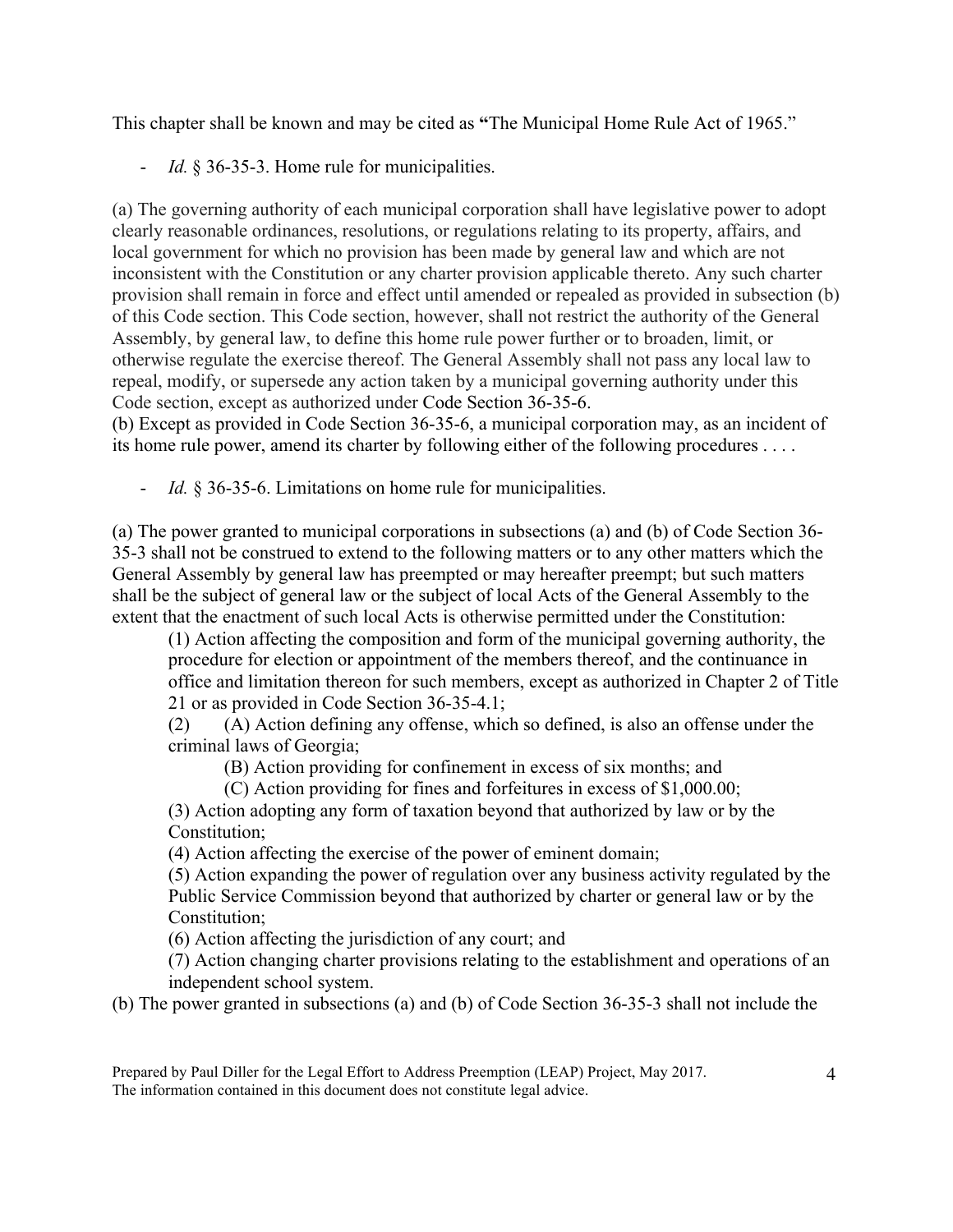power to take any action affecting the private or civil law governing private or civil relationships, except as is incident to the exercise of an independent governmental power . . . .

 $\mathcal{L}_\mathcal{L} = \{ \mathcal{L}_\mathcal{L} = \{ \mathcal{L}_\mathcal{L} = \{ \mathcal{L}_\mathcal{L} = \{ \mathcal{L}_\mathcal{L} = \{ \mathcal{L}_\mathcal{L} = \{ \mathcal{L}_\mathcal{L} = \{ \mathcal{L}_\mathcal{L} = \{ \mathcal{L}_\mathcal{L} = \{ \mathcal{L}_\mathcal{L} = \{ \mathcal{L}_\mathcal{L} = \{ \mathcal{L}_\mathcal{L} = \{ \mathcal{L}_\mathcal{L} = \{ \mathcal{L}_\mathcal{L} = \{ \mathcal{L}_\mathcal{$ 

## HOME RULE STRUCTURE, INCLUDING LACK OF IMMUNITY FROM STATE PREEMPTION

Georgia has a two-tiered structure of local government under its constitution. The state constitution establishes home rule for counties, whereas for municipalities it merely authorizes the legislature to establish home rule.<sup>1</sup> The legislature has established municipal home rule by statute, although in doing so it has exempted certain areas from the grant of authority. Notable exceptions to municipal home rule include governmental structure, taxation, and matters affecting private or civil law.<sup>2</sup> In a case illustrating the scope of the "private law exception" to home rule authority, the Georgia Supreme Court held that Atlanta could not enact a domestic partnership ordinance in the  $1990$ 's.<sup>3</sup>

Although the constitution and statutes appear to provide reasonably broad home-rule powers, the Georgia courts still often use language redolent of Dillon's Rule in describing the legal status of local governments.<sup>4</sup> Further, the Georgia Supreme Court frequently invokes Dillon's Rule's narrowing canon of construction, noting that "[t]he power of cities must be strictly construed," resolving any doubt about the existence of a power against the municipality.<sup>5</sup>

However broadly or narrowly interpreted, the powers granted to cities and counties are subject to preemption by general law.<sup>6</sup> The fact that a provision appears in a city's charter does not insulate it from being preempted by state  $law$ .<sup>7</sup> The legislature may preempt local enactments

 <sup>1</sup> *See* Ga. Mun. Ass'n, HANDBOOK FOR GEORGIA MAYORS & COUNCILMEMBERS 1-2 (5th ed. 2012), *available at*  http://www.gmanet.com/GMASite/media/PDF/handbook/handbook\_complete.pdf (noting that constitutional amendment authorizing General Assembly to establish home rule was passed in 1954, and Assembly passed statutes doing so in 1962 and 1965, the latter of which remains the core of municipal home rule today).

<sup>2</sup> *See, e.g.*, GA. STAT. ANN. § 36-35-6 (2016) (reserving power over the following matters to the state legislature: (1) governmental structure (2) state criminal offenses (3) taxation (4) eminent domain (5) businesses regulated by the Public Service Commission beyond authorization of charter (6) court jurisdictions (7) independent school systems (8) private or civil law governing private or civil relationships); Price v. Fulton County Comm'n, 318 S.E.2d 153 (Ga.App. 1984).

 $3$  City of Atlanta v. McKinney, 454 S.E.2d 517, 520-21 (Ga. 1995). The court also noted that the ordinance violated a separate provision of the Georgia constitution that "prohibits cities from enacting special laws relating to the rights or status of private persons." *Id.* at 520 (citing GA. CONST. art. III, § VI, para. IV(c)).

<sup>4</sup> *E.g.*, *McKinney*, 454 S.E.2d at 520 ("Municipal corporations are creations of the state and possess only those powers that have been expressly or impliedly granted to them.") (quoting Porter v. City of Atlanta, 384 S.E.2d 631 (Ga. 1989)).

<sup>5</sup> *Id.* at 521 (citing City of Macon v. Walker, 51 S.E.2d 633 (Ga. 1949), and City of Doraville v. S. Ry. Co., 181 S.E.2d 346 (Ga. 1971)).

<sup>6</sup> City of Atlanta v. Shafer, 546 S.E.2d 565, 567 (Ga. 2001) (quoting Peacock v. Ga. Municipal Ass'n., 279 S.E.2d 434, 437 (Ga. 1981)).

<sup>7</sup> *Shafer*, 546 S.E.2d at 567 (holding that a general law mandating salary increases for traffic court judges supersedes city charter provision to the contrary).

Prepared by Paul Diller for the Legal Effort to Address Preemption (LEAP) Project, May 2017. The information contained in this document does not constitute legal advice.